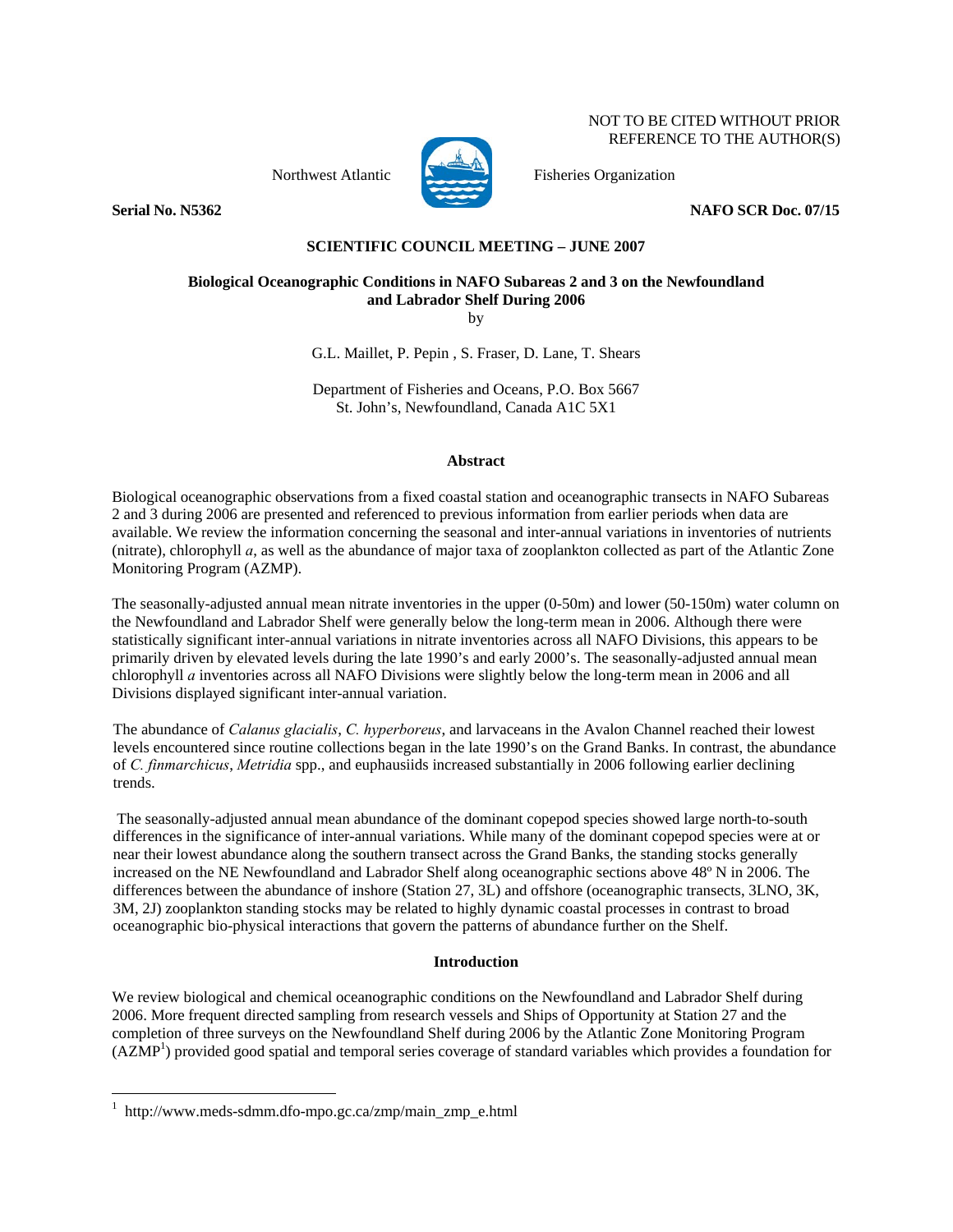comparison with previous years. Further details regarding biological oceanographic conditions on the Newfoundland and Labrador Shelf in 2006 and recent years can be found in Pepin et al. 2006.

#### **Methods**

Collections and standard AZMP variables are based on sampling protocols outlined by the Steering Committee of the AZMP (Mitchell et al. 2002). Observations for 2006 presented in this document are based on surveys listed in Table 1. All combined sample locations for chlorophyll *a* and nitrate concentrations in earlier years are shown in Figure 1. The seasonal distribution of the data prior to the start of the AZMP in 1999 was limited (Figure 2). Annual mean time series for nitrate and chlorophyll *a* inventories were computed from all available seasonal data going back to 1993 within NAFO Divisions 2GHJ, 3M, 3K, and 3LNO. The vertical distributions of the inorganic nutrients (nitrate, silicate, and phosphate) included in the observational program of the AZMP show strong seasonal covariation (Petrie et al. 1999). For this reason, and because the availability of nitrogen is hypothesized to be limiting to the growth of phytoplankton in the NW Atlantic and supported by our *in-situ* observations, we only report on variability in nitrate concentrations.

Estimates of nitrate and chlorophyll *a* inventories, and zooplankton abundance along each oceanographic section and NAFO Divisions were based on general linear models (GLMs) using the form:

*In (Density)* = 
$$
\alpha + \beta_{year} + \delta_{Month} + \varepsilon
$$

for the fixed station (Station 27, Div. 3L), where Density is in units of  $\# \text{m}^2$ ,  $\alpha$  is the intercept,  $\beta$  and  $\delta$  are categorical effects for year and month, and *ε* is the error, and

*Ln* (Density) =  $\alpha + \beta_{\text{year}} + \delta_{StationID} + \varepsilon$ 

for each of the section, where  $\delta$  takes into account the effect of station location. The effect of station ID is included to represent the general consistency in the distribution of a species. The model uses an unbalanced design to deal with gaps in observations. Density is log-transformed to deal with the skewed distribution of observations. All analyses were based on section-specific estimates of density by species.

### **Seasonal Variability in Nitrate and Chlorophyll** *a* **Inventories in NAFO Subareas 2 and 3**

The seasonally-adjusted annual mean nitrate inventories in the upper water column (0-50m integral), where active photosynthesis takes place, were generally below the long-term mean (1993-2006) during 2006, particularly in 3K and 3LNO Divisions (Figure 3). The general decline in annual inventories of nitrate within these regions began in 2003. The magnitude of variation in the upper-water column inventories varied from 2-4-fold during 1993-2006. Although there were statistically significant inter-annual variations in mean nitrate inventories in the upper watercolumn, this appears to be primarily driven by the elevated values observed during the late 1990's and early 2000's across the Newfoundland and Labrador Shelf. Deep (50-150m integral) nitrate inventories, which in part represents the nutrient pool for the following year, were also below the long-term mean across the Newfoundland and Labrador Shelf in 2006 and earlier years back to 2000, particularly for 3K and 3LNO (Figure 3). Statistically significant interannual variations in seasonally-adjusted deep nitrate inventories were also apparent during the time series. We also noted above average deep inventories of nitrate in 1997 through till 1999 throughout the Newfoundland and Labrador Shelf (Figure 3).

Seasonally-adjusted annual mean chlorophyll *a* inventories (0-100m integral) in 2006 were slightly below or near the long-term mean (Figure 4). The chlorophyll *a* inventories showed relative stability throughout the time series, with the exception of 1994 where elevated concentrations were observed on the northeast Newfoundland Shelf (Div. 3K) and the Grand Banks (Div. 3LNO). Chlorophyll *a* inventories were also elevated in 1997-99 on the Flemish Cap (Div. 3M) and Labrador Shelf (Figure 4). Despite the elevated nutrient inventories observed in the late 1990's within NAFO Subareas 2 and 3, phytoplankton biomass remained relatively stable throughout this period on the northeast Newfoundland Shelf and Grand Banks.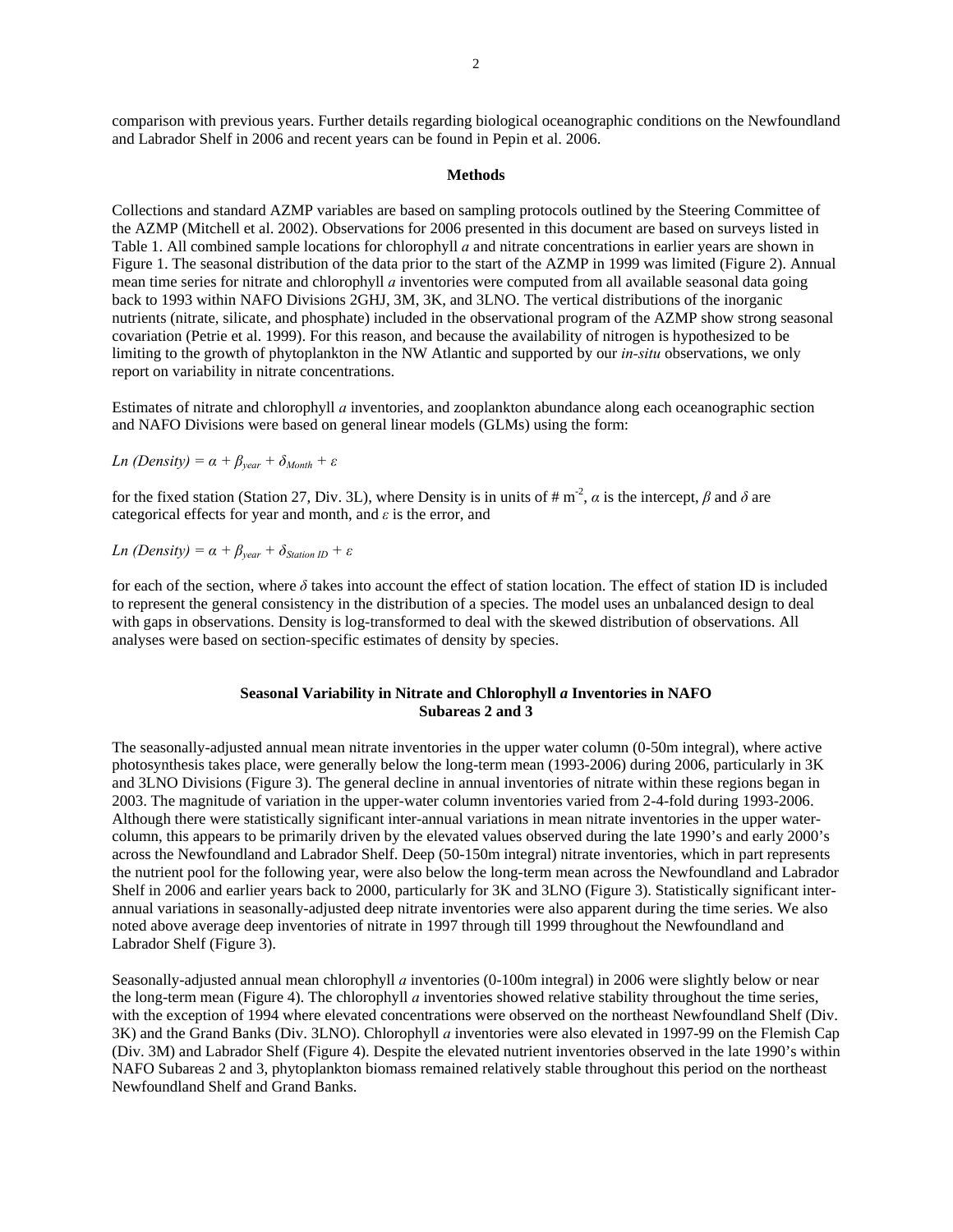#### **Station 27 (NAFO Division 3L) Fixed Station - Zooplankton**

The overall abundance patterns for the main zooplankton assemblage observed at Station 27 (Div. 3L) continue to show significant changes since the inception of the AZMP in 1999. A generalized linear model which included the effects of year and month, as categorical variables, was used to estimate inter-annual variations in the overall abundance of the 12 dominant zooplankton taxa present at Station 27. Analytical results indicated that all species demonstrate a statistically significant seasonal cycle of abundance based on type III sums of squares (i.e the sums of squares obtained by fitting each effect after all the other terms in the model). However, only four of the twelve species showed significant inter-annual variations in overall abundance (*C. glaicialis*, *Metridia* spp., *Pseudocalanus* spp., *Temora longicornis*) (Figure 5).The abundance of *Calanus glacialis, C. hyperboreus,* and larvaceans were at or near the lowest value recorded since 1999. In contrast, the abundance of *C. finmarchicus*, *Metridia* spp., and euphausids appeared to increase substantially in 2006, following general periods of decline since 2002/03. The generalized linear model which included year and month effects explained 37% to 91% of the overall variance in log-transformed abundance of the zooplankton taxa (mean 61%). Over the 1999-2006 observation period, most taxa exhibited approximately a 3-fold variation in abundance in average annual abundance.

#### **Zooplankton Abundance Patterns Along Seasonal Oceanographic Transects and the Continuous Plankton Recorder in NAFO Subareas 2 and 3**

The seasonally-adjusted mean abundance of the dominant copepod species showed important north-to-south differences in the significance of inter-annual variations. Along the southeast Grand Banks transect, which is surveyed only in the spring and fall, only large calanoid nauplii and *Metridia* spp. exhibited statistically significant inter-annual variations, with the former showing high abundances in 2000 and 2005 while the latter was notably lower in 2006 (Figure 6). The remaining five taxa (*C. finmarchicus, C. glacialis, C. hyperboereus, Oithona* spp., and *Pseudocalanus* spp. showed fluctuations in abundance that were not statistically different among years. Despite the lack of statistical significance, most of these five taxa were at or near their lowest abundance since 2000.

The abundance of copepods along the Flemish Cap transect showed a little more variability than on the southeast Grand Banks. The Flemish Cap transect is sampled during spring, summer, and fall and captures the peak of the secondary production cycle that typically occurs during summer. All taxa, with the exception of *C. hyperboreus*, showed significant inter-annual variations in abundance. In contrast with the southeast Grand Banks, the abundance of all seven taxa in 2006 was at or near their highest seasonally-adjusted abundance levels since 2000.

Our observations from the Bonavista Bay transect, which is also sampled three times per year, showed that five of the 7 dominant copepod taxa exhibited statistically significant inter-annual variations in abundance based on the GLM (Figure 6). Only in the case *Pseudocalanus* spp. and large calanoid nauplii were inter-annual variations in abundance not statistically resolvable. In previous years, *Pseudocalanus* spp. had exhibited significant inter-annual variability, but additional information from 2006 showed that the pattern of variations could not be distinguished from the influence of seasonal or spatial factors. However, in all taxa, with the exception of *Metridia* spp. and *Pseudocalanus* spp., the abundance in 2006 was at (or very near) the highest levels recorded since the inception of the AZMP.

Although copepod abundance along the Seal Island transect, which is sampled only in July, is generally higher than the long term AZMP average, all three *Calanus* species, along with *Metridia* spp. and *Pseudocalanus* spp. have shown slight decreases in the last one or two years (Figure 6). In all but one taxa (*C. hyperboreus*), abundances showed statistically significant inter-annual variations. Most species showed a slight decline from abundances recorded in 2004 (or 2003 for *C. hyperboreus*) but in most instances the decrease was not statistically significant. In the case of *C. finmarchicus*, the abundance in 2005 was nearly 19 times higher than the lowest levels recorded in 2000. Most other species showed a 4 to 9-fold variation in overall abundance among years.

#### **Summary and Conclusions**

• In 2006, the seasonally-adjusted annual mean inventories of nitrate in the upper layer were below the long-term average (1993-2006) on the Newfoundland and Labrador Shelf compared to earlier years.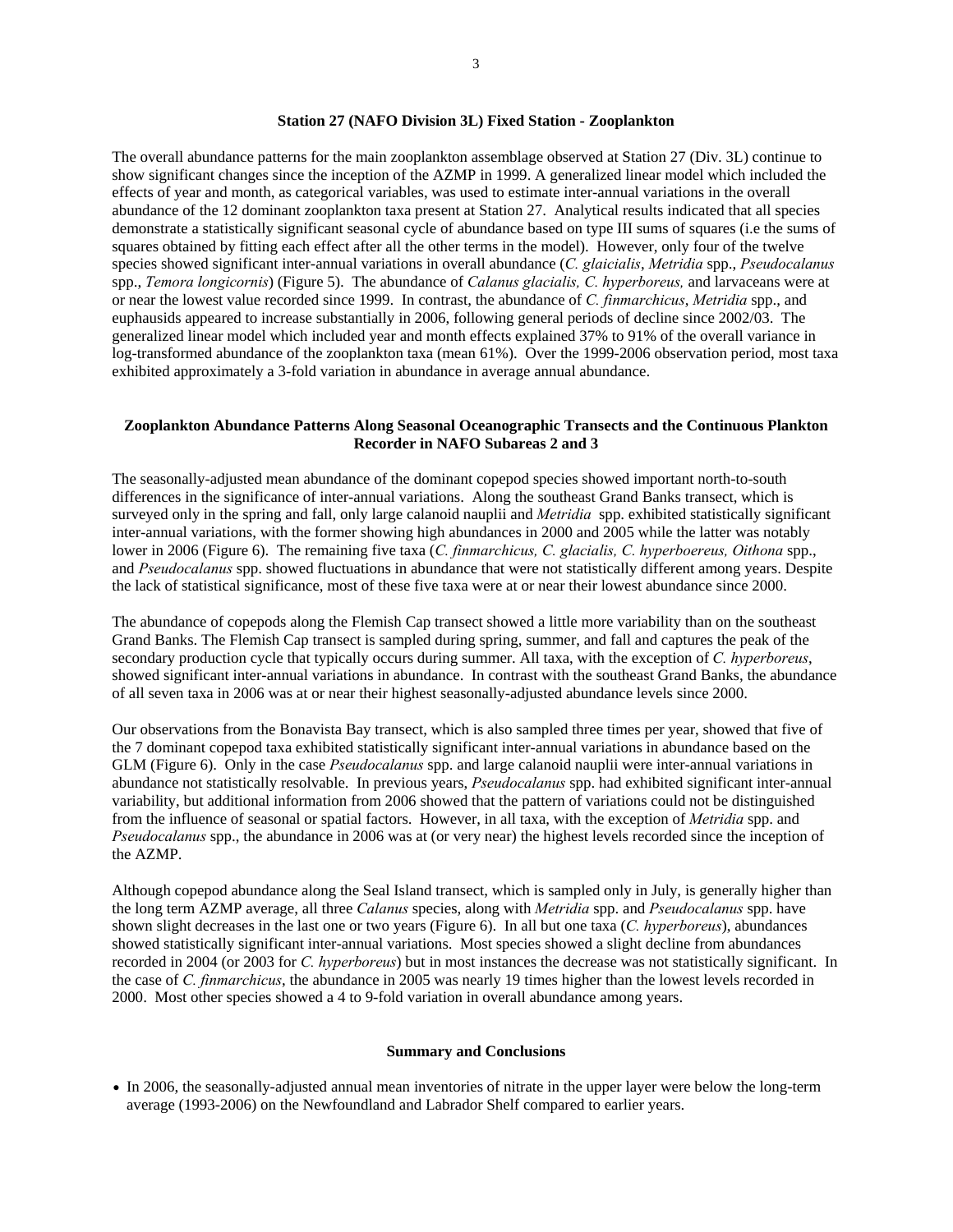- Deep inventories of nitrate remained under the long-term mean in 2006, following a pattern that started in the late 1990's, particularly for the Grand Banks and the northeast Newfoundland Shelf.
- Higher nitrate levels observed during the late 1990's coincided with intensification of the Labrador Current on the northeast and southwest slope of the Newfoundland Shelf (Han and Li 2004).
- Annual mean chlorophyll a inventories, a proxy of phytoplankton biomass, declined slightly below the long-term mean (1993-2006) in 2006.
- Although elevated nutrient levels may explain higher phytoplankton biomass observed in the late 1990's on the Flemish Cap (Div. 3M) and Labrador Shelf (2GHJ), biomass remained relatively stable on the northeast Newfoundland Shelf and the Grand Banks during this same time period.
- The abundance of *Calanus glacialis*, *C. hyberboreus*, and larvaceans at Station 27 (3L) in 2006 reached their lowest levels encountered since routine collections began in the late 1990's.
- In contrast, the abundance of *C. finmarchicus*, *Metridia* spp., and euphausiids appeared to increase substantially in 2006 at Station 27 (3L) following a negative trend since 2002/03.
- The abundance of many copepod species were generally at their highest levels on the northeast Newfoundland Shelf along oceanographic transects above 48º N in 2005/06.
- Zooplankton abundance off Labrador and on Newfoundland Shelf in 2006 is near or at highest levels observed although *C. finmarchius*, *C. hyperboreus* and *Metridia* spp. have declined since 2005.
- Most copepods along the Bonavista and Flemish Cap transects are at their highest levels since 2000.
- The discrepancy between the abundance of inshore (Station 27, 3L) and offshore (oceanographic transects, 3LNO, 3K, 3M, 2J) zooplankton standing stocks may be related to highly dynamic coastal processes in contrast to broad oceanographic bio-physical interactions that govern the patterns of abundance further on the Shelf.

### **Acknowledgements**

We thank the staff at the Northwest Atlantic Fisheries Centre (NWAFC) Biological and Physcial Oceanography Section for their acquisition, quality control and archiving of the data. We also wish to thank the efforts of the many Scientific Assistants and Science Staff at the NWAFC in St, John's, CCG Officers and Crew for their invaluable assistance at sea. The expertise of Gerhard Pohle and Mary Greenlaw was crucial to the completion of this work.

#### **References**

G. Han and J. Li. 2004. Sea Surface Height and Current Variability on the Newfoundland Slope from TOPEX/Poseidon Altimetry. Can. Tech. Rep. Hydrogr. Ocean Sci. 234 viii + 40 p.

Pepin, P., G.L. Maillet, S. Fraser, D. Lane. 2006. Biological and chemical oceanographic conditions on the Newfoundland Shelf during 2006. Canadian Science Advisory Secretariat, Research Document 2006/063, 39 pp.

Petrie, B., P. Yeats, and P. Strain. 1999. Nitrate, silicate, and phosphate atlas for the Scotian Shelf and the Gulf of Maine. Can. Tech. Report of Hydrography and Ocean Sci. 203, 96 pp.

Mitchell, M.R., G. Harrison, K. Pauley, A. Gagné, G. Maillet and P. Strain 2002. Atlantic Zone Monitoring Program Sampling Protocol. Canadian Technical Report of Hydrography and Ocean Sciences 223, 23 pp.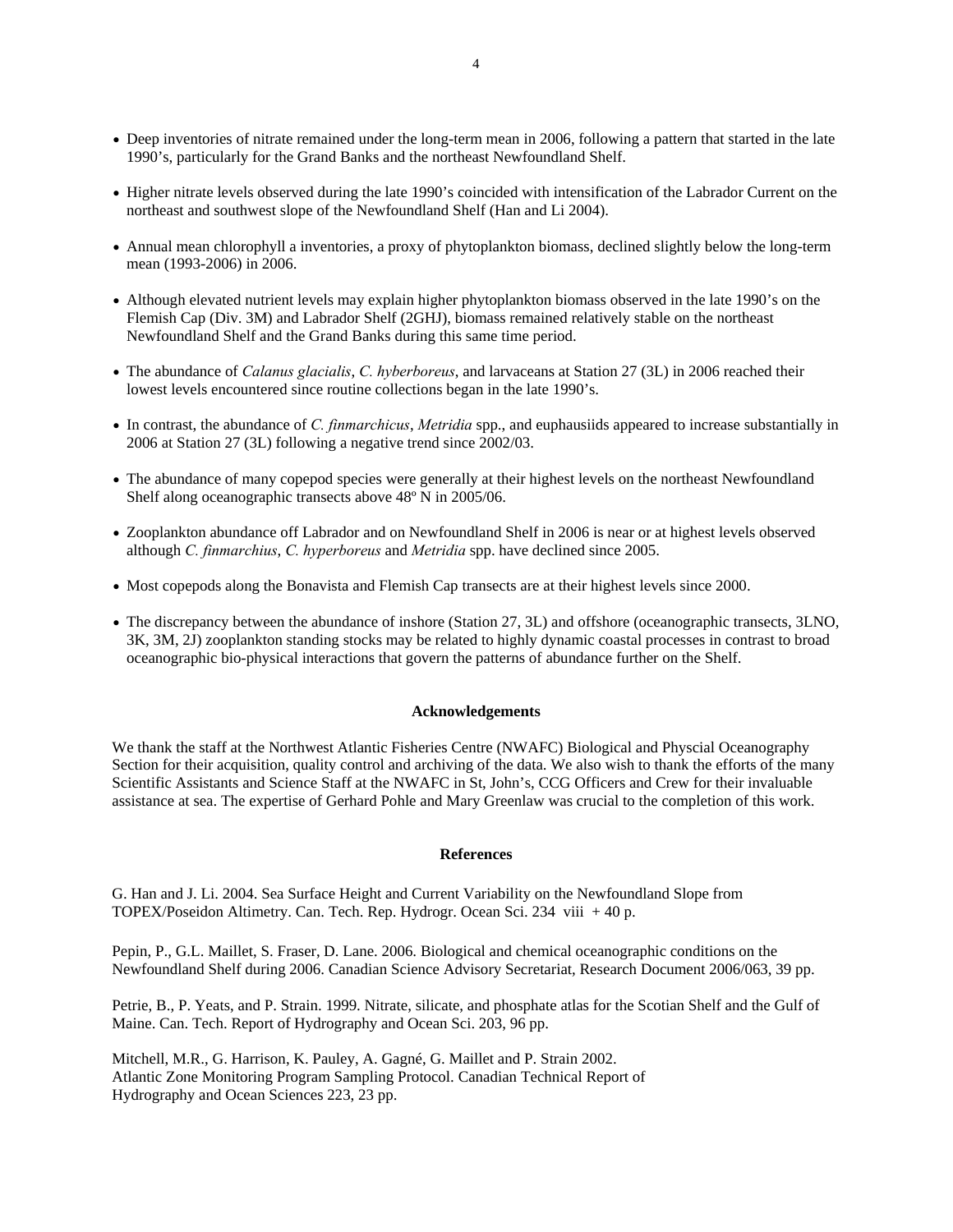Table 1. Listing of AZMP Sampling Missions in the Newfoundland and Labrador Region in 2006. The transects are Southeast Grand Banks (SEGB), Flemish Cap (FC), Trinity Bay (TB), Bonavista Bay (BB),White Bay (WB), Seal Island (SI), and the fixed coastal station (Station 27). See Figure 1 for station locations along sections and fixed coastal station. Total numbers of hydrographic (CTD) and biological (nutrients, plant pigments, phytoplankton, zooplankton, and including partial occupations) profiles provided for each seasonal section and fixed station occupations.

| <b>Mission ID</b> | <b>Dates</b>       | <b>Sections/Fixed</b> | $#$ Hydro<br><b>Stns</b> | $# \t{Bio Stns}$ |
|-------------------|--------------------|-----------------------|--------------------------|------------------|
| <b>TEL670</b>     | Apr 22-May 2, 2006 | SEGB, FC, BB, FI      |                          | 61               |
| WT675             | Jul 25-Aug 7, 2006 | FC, BB, WB, SI        | 75                       | 49               |
| Hud731            | Nov 18-Dec 5, 2006 | SEGB, FC, BB, TB      |                          | -47              |
| Fixed             | Jan-Dec $2006$     | Station 27            |                          |                  |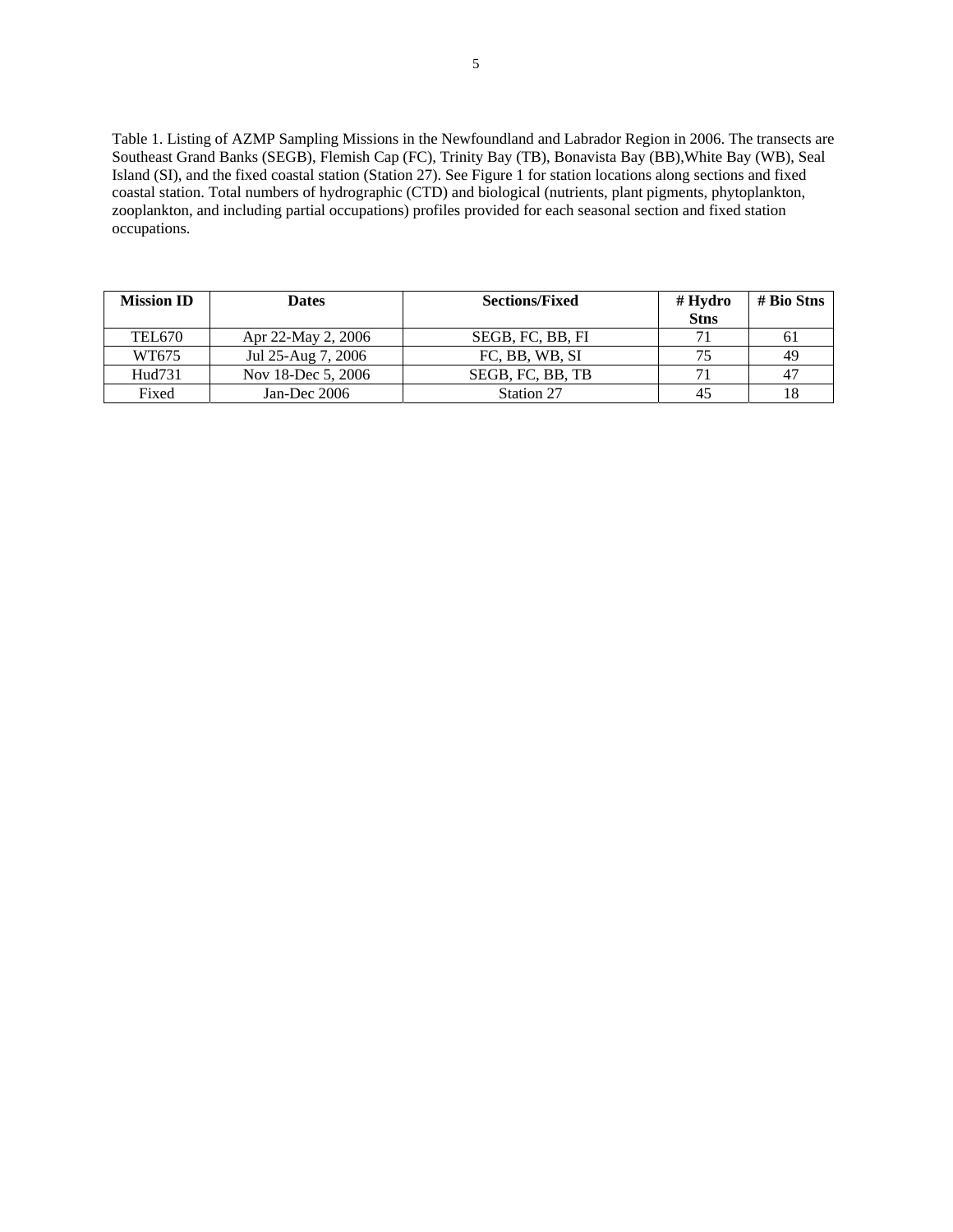

Figure 1. Station locations for nitrate and chlorophyll *a* inventories in NAFO Subareas 2 and 3 during 1993-2006.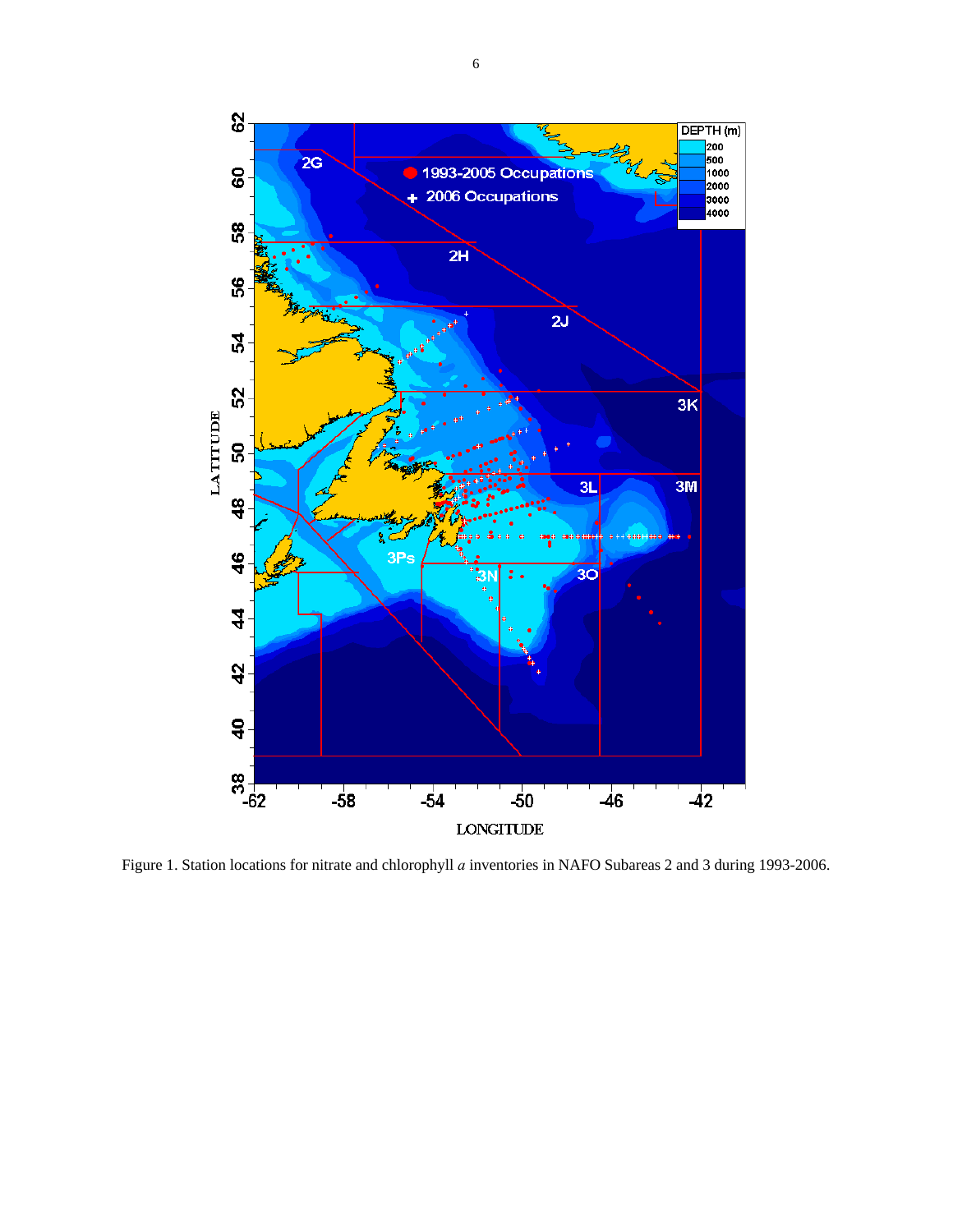

Figure 2. Temporal coverage for nitrate and chlorophyll *a* inventories in NAFO Subareas 2 and 3 during 1993-2006.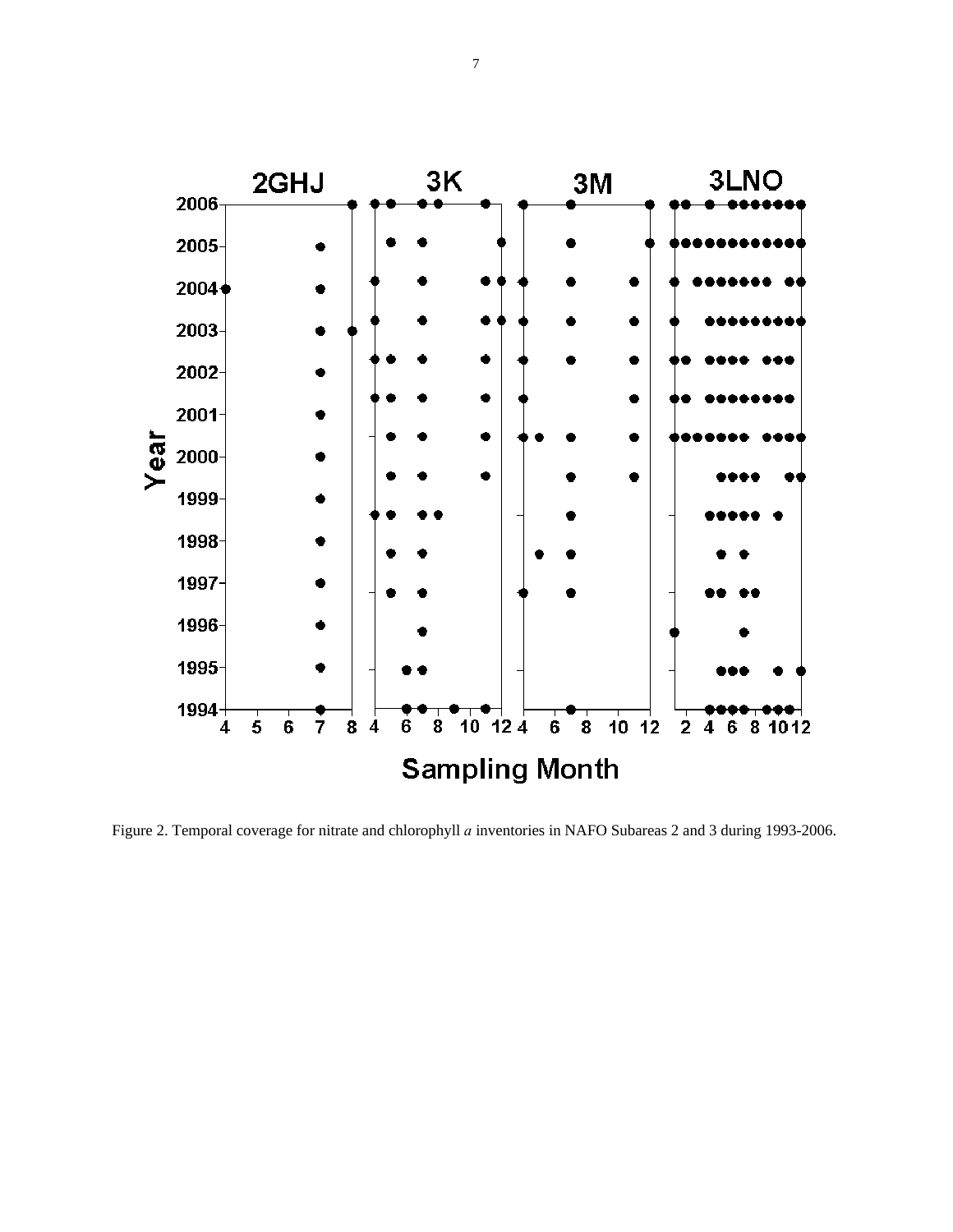

Figure 3. Seasonally-adjusted mean estimates of upper layer (0-50m integral) and deep (50-150m) nitrate (combined nitrite and nitrate) inventories in NAFO Subareas 2 and 3 during 1993-2006. The error bars represent standard errors. The *p*-value in the upper right hand corner indicates the probability of significant inter-annual variations in abundance based on type III sums of squares. The maximum-to-minimum ratio in the upper right hand corner indicates the magnitude of the variation in the inventories of nitrate.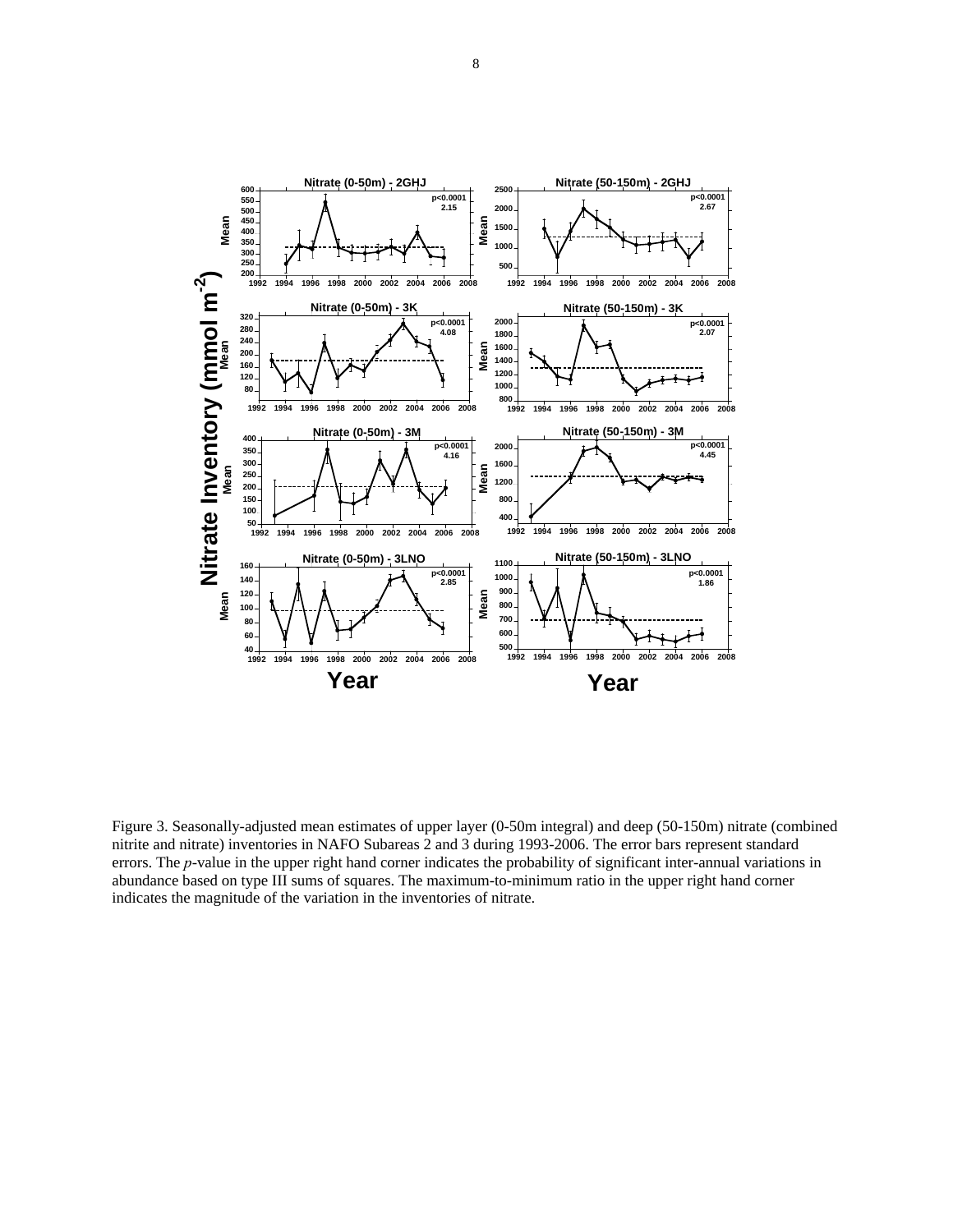

Figure 4. Seasonally-adjusted mean estimates of chlorophyll *a* (0-100m integrals) inventories in NAFO Subareas 2 and 3 during 1993-2006. The error bars represent standard errors. The *p*-value in the upper right hand corner indicates the probability of significant inter-annual variations in abundance based on type III sums of squares. The maximum-to-minimum ratio in the upper right hand corner indicates the magnitude of the variation in the inventories of chlorophyll *a*.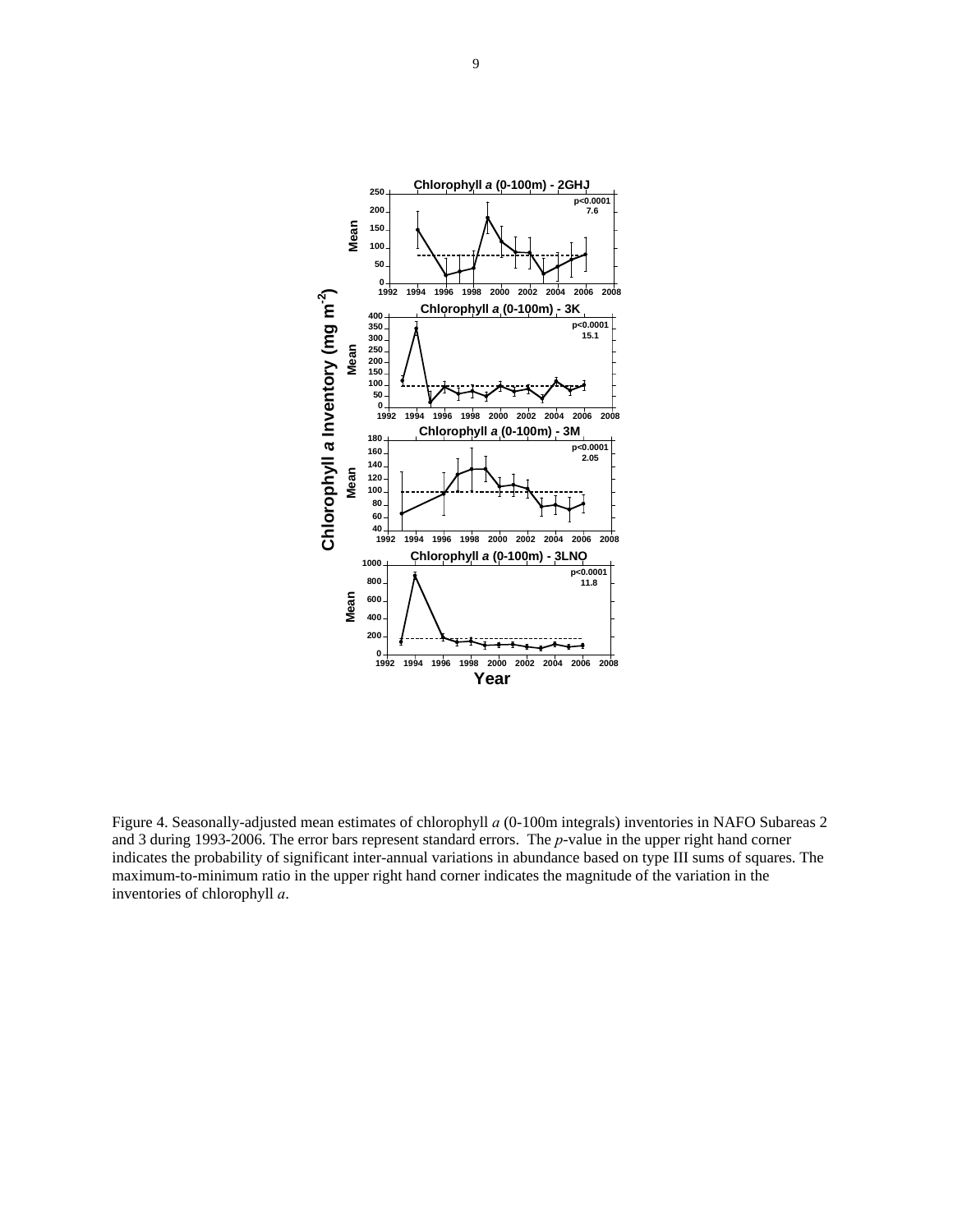

Figure 5. Seasonally-adjusted estimate of the mean abundance of twelve dominant zooplankton taxa from Station 27 (NAFO Div. 3L) for the period 1999- 2006. The error bars represent standard errors. The p-value in the upper right hand corner indicates the probability of significant inter-annual variations in abundance based on type III sums of squares. The maximum-to-minimum ratio in the lower left hand corner indicates the magnitude of the variation in abundance during the six year period